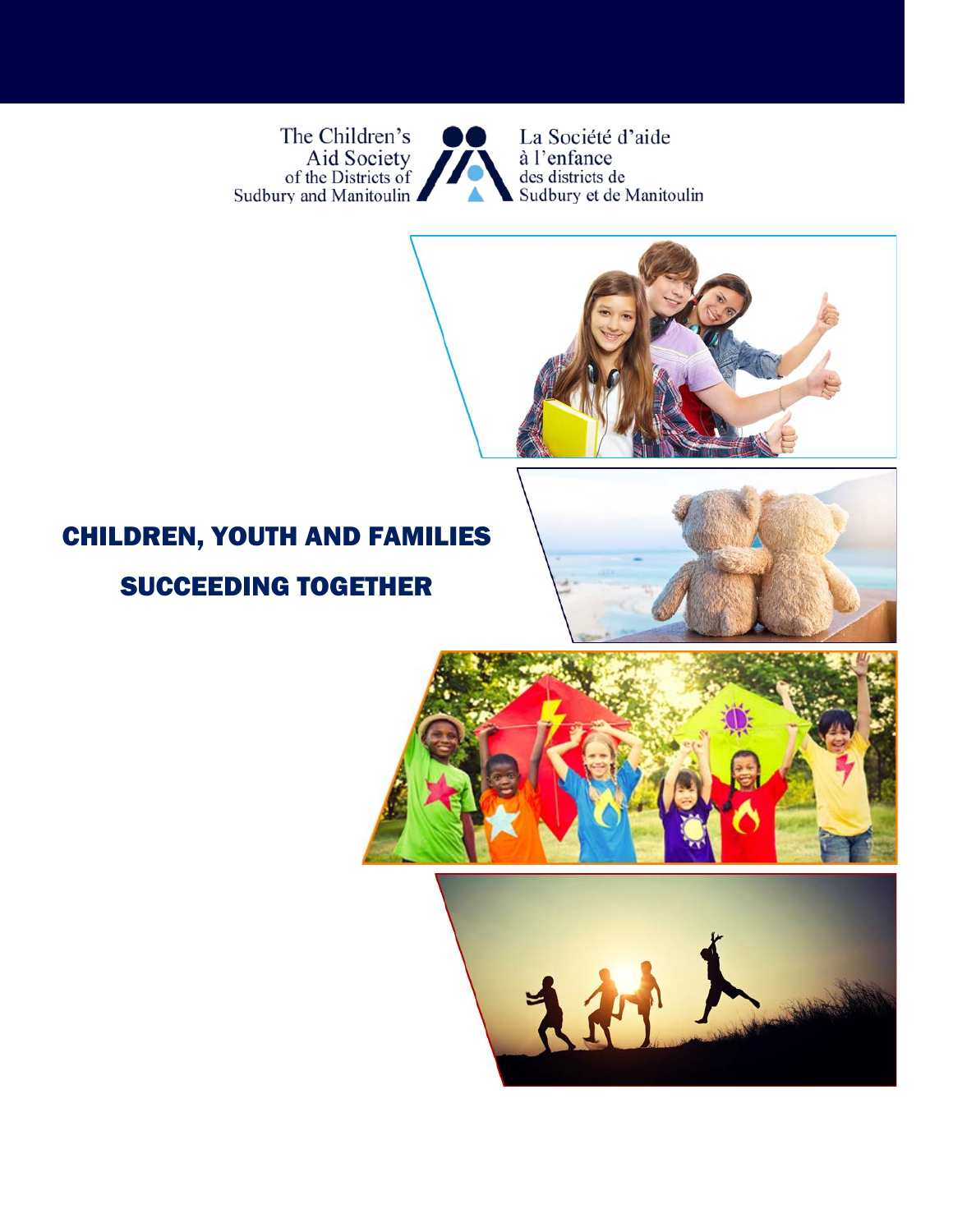### 2019 – 2020 OPERATIONAL PLAN

#### Our Mission:

#### Working in partnership for children and youth to have safe and supportive families

Our Vision:

Children, youth and families succeeding together

Our Values:

Respect, Inclusivity, Accountability, Integrity, Kindness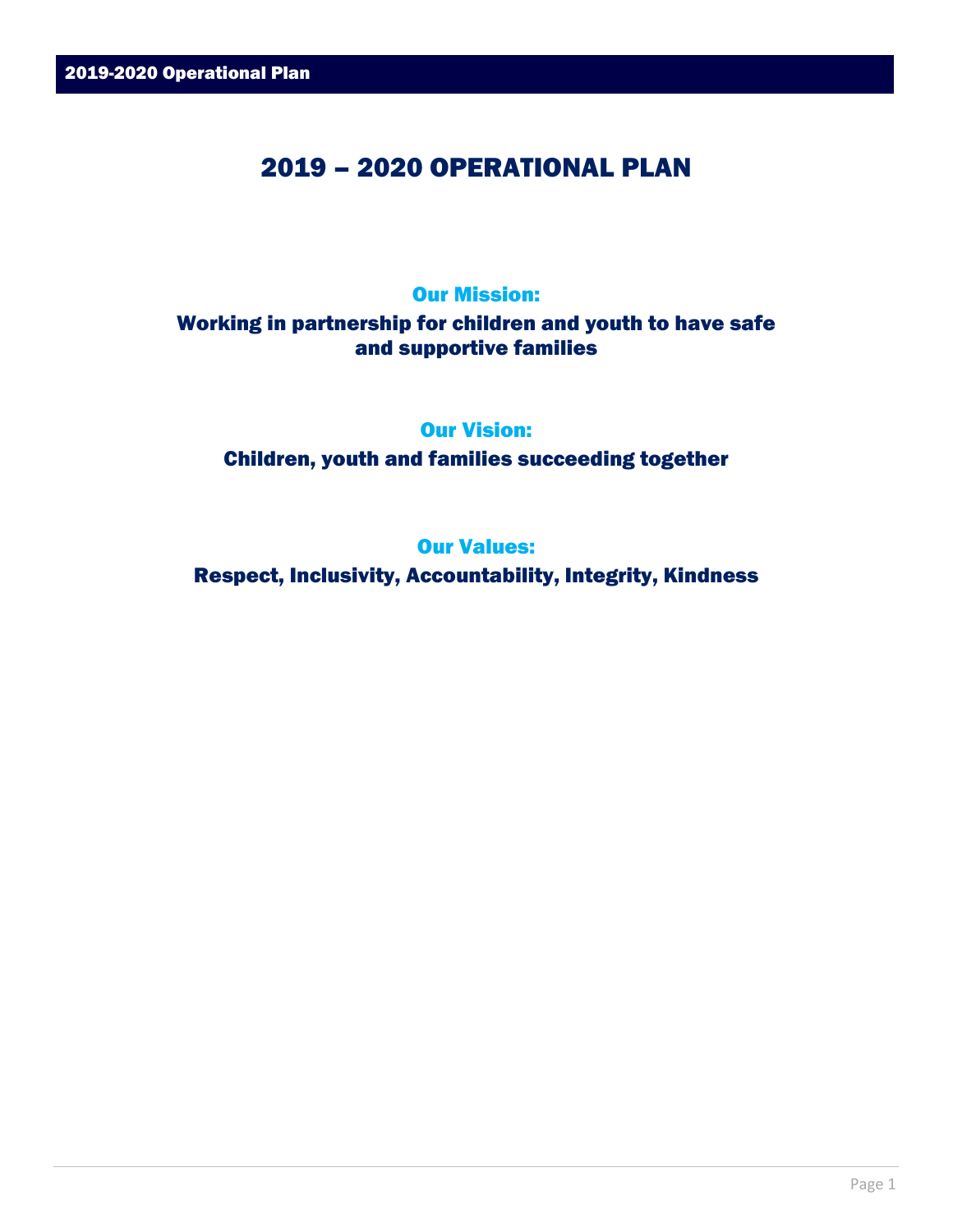As was identified in the Operational Plan for 2018-2019, the Children's Aid Society of Sudbury and Manitoulin (CASDSM) embarked on a comprehensive Strategic Planning process that was inclusive of all staff members, the Board of Directors and community partners.

The development of this five year [Strategic Plan \(2019-2024\)](http://www.casdsm.on.ca/wp-content/uploads/2019/10/Strategic-Plan-FINAL-EN.pdf) was grounded in the Values work that the Agency had committed to in 2017-2018. The contribution from all levels of the organization ensures that this Strategic Plan will be utilized as an effective tool for determining Agency initiatives, monitoring outcomes and ensuring accountability.

The strategic Planning Process led to the creation of new Agency Vision, Values and Mission statements that are reflective of organizational growth and development. The articulation of the Agency Vision and Mission provided the necessary focus for the development of the Agency's Strategic directions and priorities.

The Strategic Plan identifies five key Strategic Priorities for the Agency.

- CHILDREN, YOUTH AND FAMILIES
- PARTNERS
- STAFF, VOLUNTEERS AND FOSTER PARENTS
- FINANCIAL
- INTERNAL SYSTEMS

The strategic planning process is essential to ensuring all Agency operations are focused on these priorities and are aligned to meet the Strategic Goals identified. While the Strategic Plan guides the direction of the Agency for the next five years, the Operational planning process identifies the areas of focus for the Agency's work during the year. Each Operational Plan builds on the work of the previous year to allow for continued progress to meet the identified strategic goals. Operational planning promotes both internal and external communication and transparency, ensuring that we are accountable to all community members, community partners and service recipients.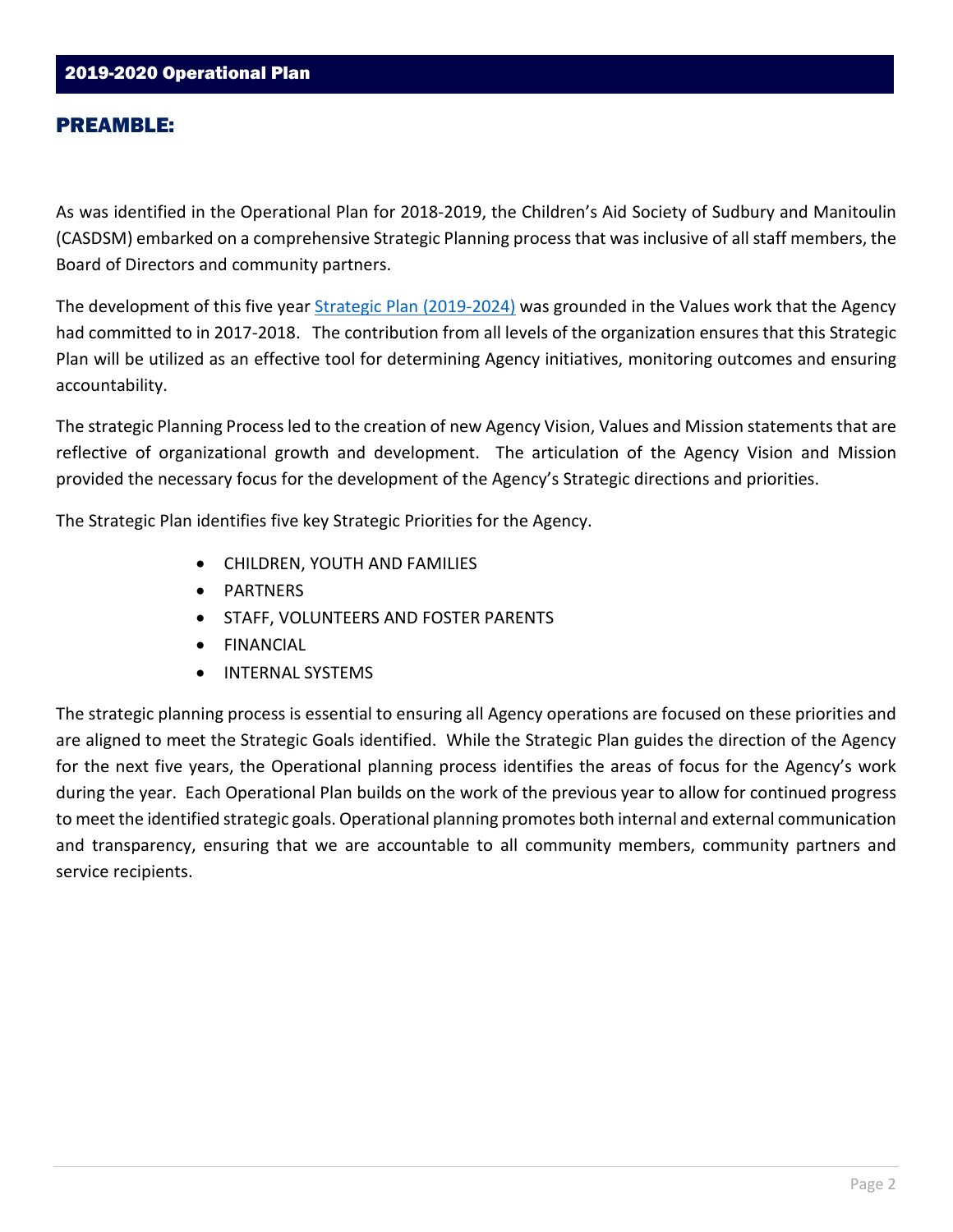

Children, youth and families are at the centre of all aspects of our work, with Agency systems, processes and structure aligned to the Vision of **CHILDREN, YOUTH AND FAMILIES SUCCEEDING TOGETHER.** 

The legislative changes in the Child, Youth and Family Services Act enacted in 2018 include an increased focus on the rights of children and youth, including the right to have their views reflected in all aspects of service delivery. This included the importance of their cultural identity reflected in planning.

Strengthening family systems to minimize any disruption in relationships and connections is essential to positive outcomes for children and youth.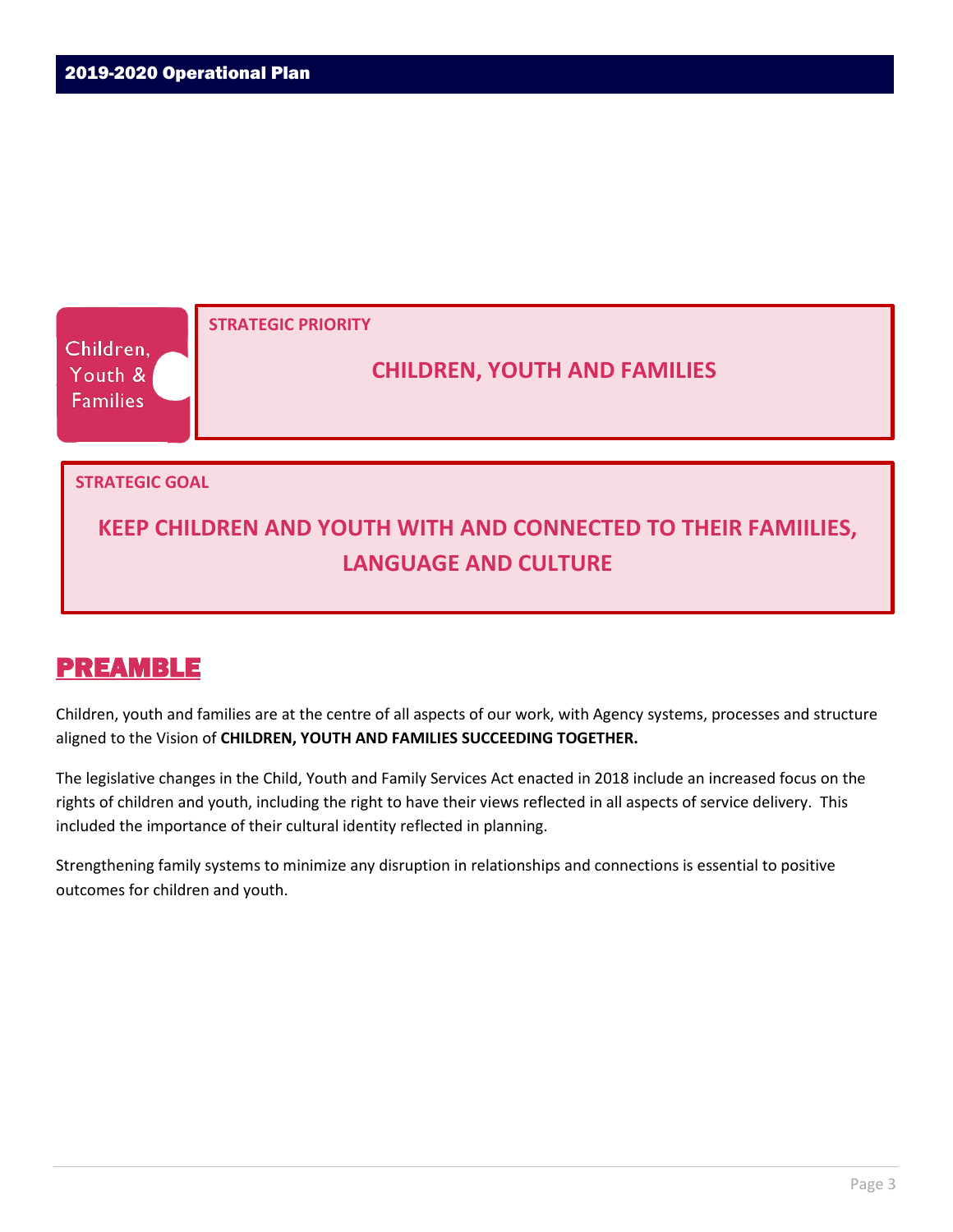| <b>STRATEGIC</b><br><b>INITIATIVE</b>                                                          | <b>OBJECTIVE</b>                                                                                                                                                                                                                                           | <b>Areas of Focus</b>                                                                                                                                                    |
|------------------------------------------------------------------------------------------------|------------------------------------------------------------------------------------------------------------------------------------------------------------------------------------------------------------------------------------------------------------|--------------------------------------------------------------------------------------------------------------------------------------------------------------------------|
| <b>INCORPORATE THE</b><br><b>VOICES OF CHILDREN</b><br><b>AND YOUTH</b>                        | Children and youth are better<br>served when they feel heard and<br>supported in shaping the services<br>they receive.                                                                                                                                     |                                                                                                                                                                          |
|                                                                                                |                                                                                                                                                                                                                                                            | 1. Inclusive Service Planning with children and youth.<br>2. Development of Agency forums to capture the Voice<br>of youth to inform Agency growth and service delivery. |
|                                                                                                |                                                                                                                                                                                                                                                            | 3. Strengthening relationships with Office of the<br>Children's Lawyer and Provincial Ombudsman, to<br>support advocacy work for children and youth.                     |
| <b>STRENGTHEN</b><br><b>FAMILIES THROUGH</b><br><b>EARLY RESPONSE</b><br><b>AND PREVENTION</b> | Children and youth's needs are<br>best served within their own<br>family system. Dedicating<br>resources to support families to<br>meet their needs in a safe and<br>nurturing home environment will<br>lead to better outcomes for<br>children and youth. |                                                                                                                                                                          |
|                                                                                                |                                                                                                                                                                                                                                                            | 1. Alignment of Family Support Program to provide<br>continuum of services from in-home support to<br>reunification of families.                                         |
|                                                                                                |                                                                                                                                                                                                                                                            | 2. Define Prevention Services and enhanced Admission<br><b>Prevention Services.</b>                                                                                      |
|                                                                                                |                                                                                                                                                                                                                                                            | 3. Enhance pathways for access to community support<br>services.                                                                                                         |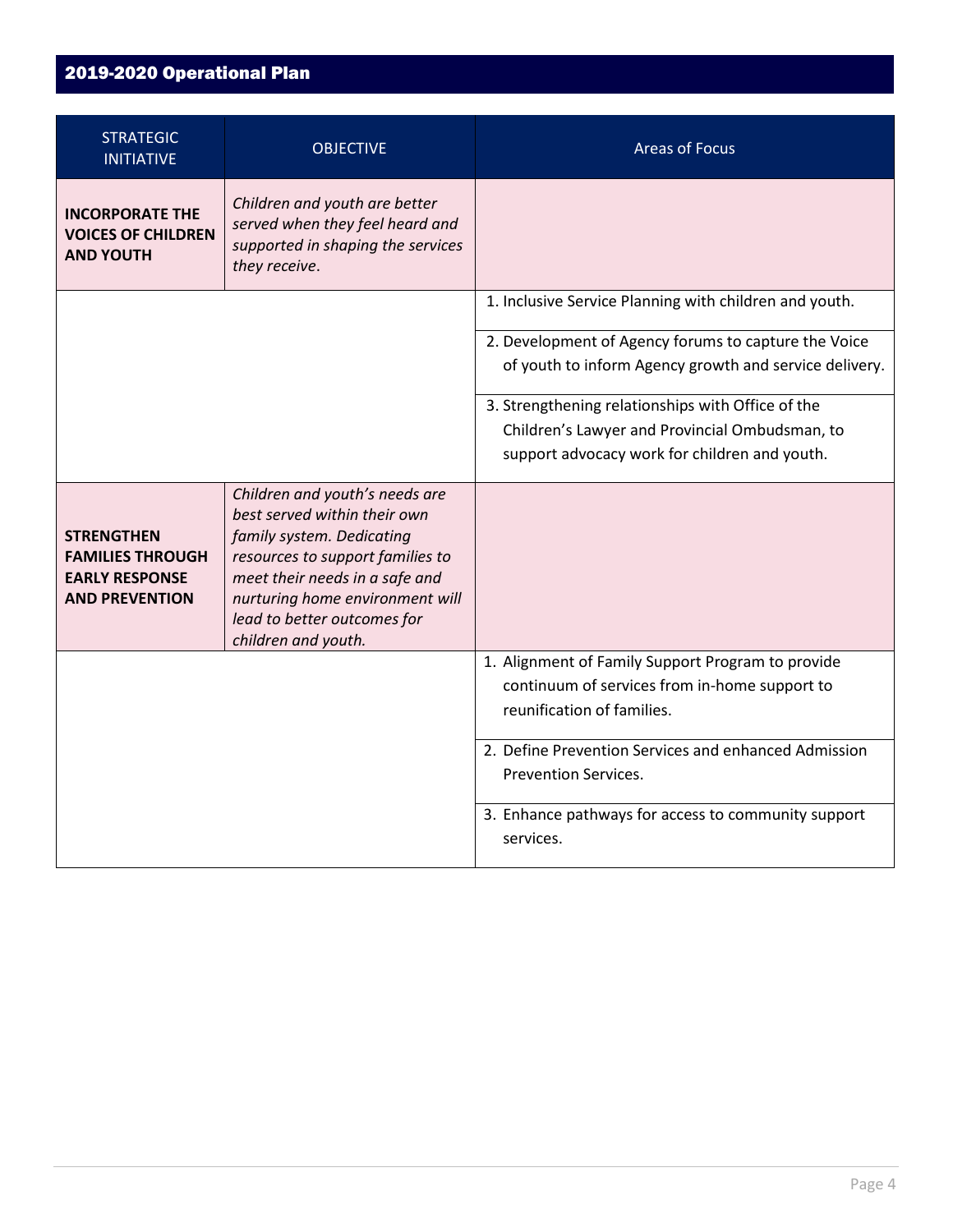| <b>SUPPORT</b><br><b>CONNECTIONS</b><br><b>BETWEEN</b><br><b>CAREGIVERS</b> | The relationship between all<br>adults caring for children and<br>youth is essential to supporting<br>them through transitions. A<br>more inclusive approach for all<br>alternative caregivers<br>strengthens relationships,<br>supports reunification and builds<br>a stronger network of caring for<br>children and youth. |                                                                                                                                                                                         |
|-----------------------------------------------------------------------------|------------------------------------------------------------------------------------------------------------------------------------------------------------------------------------------------------------------------------------------------------------------------------------------------------------------------------|-----------------------------------------------------------------------------------------------------------------------------------------------------------------------------------------|
|                                                                             |                                                                                                                                                                                                                                                                                                                              | 1. Enhancement of training curriculum for alternative<br>caregivers to support positive relationships with<br>primary caregivers.                                                       |
|                                                                             |                                                                                                                                                                                                                                                                                                                              | 2. Implementation of Parent Advisory Committee<br>recommendations to inform training priorities and<br>Agency policies, regarding alternative care placements<br>of children and youth. |
|                                                                             |                                                                                                                                                                                                                                                                                                                              | 3. Full implementation of Katelynn Sampson<br>recommendations.                                                                                                                          |
| <b>BUILD LIFELONG</b><br><b>RELATIONSHIPS</b>                               | Connections to cultural supports,<br>language, kin and other informal<br>supports builds resiliency for<br>children and youth.                                                                                                                                                                                               |                                                                                                                                                                                         |
|                                                                             |                                                                                                                                                                                                                                                                                                                              | 1. Agency systems that enhance use of Social History<br>and Family Search processes.                                                                                                    |
|                                                                             |                                                                                                                                                                                                                                                                                                                              | 2. Identity Based Data Collection.                                                                                                                                                      |
|                                                                             |                                                                                                                                                                                                                                                                                                                              | 3. Transition processes from Alternative Care<br>arrangements to support ongoing relationship with<br>children, youth and families.                                                     |
|                                                                             |                                                                                                                                                                                                                                                                                                                              | 4. Alignment of Indigenous services.<br>5. French Language Services.                                                                                                                    |
|                                                                             |                                                                                                                                                                                                                                                                                                                              |                                                                                                                                                                                         |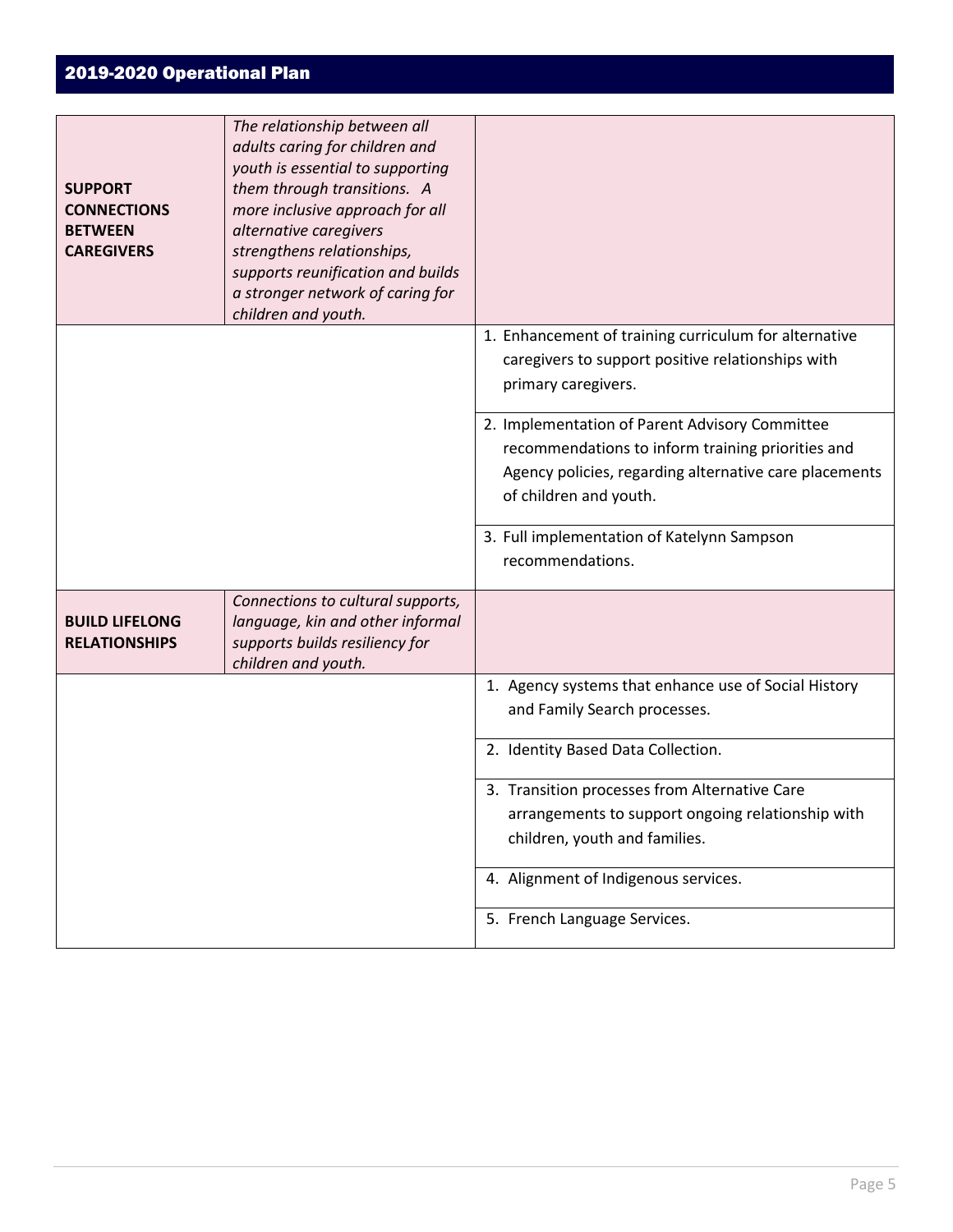

#### **BUILD AND STRENGTHEN RELATIONSHIPS**

### PREAMBLE

The Agency's Mission – **WORKING IN PARTNERSHIP FOR CHILDREN AND YOUTH TO HAVE SAFE AND SUPPORTIVE FAMILIES** – requires enhanced relationships with key stakeholders, all of whom play a critical role in meeting the needs of children, youth and families.

Broadening the circle of care for families, and the intersection of services from community agencies, will move towards a more seamless, responsive, local service structure that benefits all families, children and youth.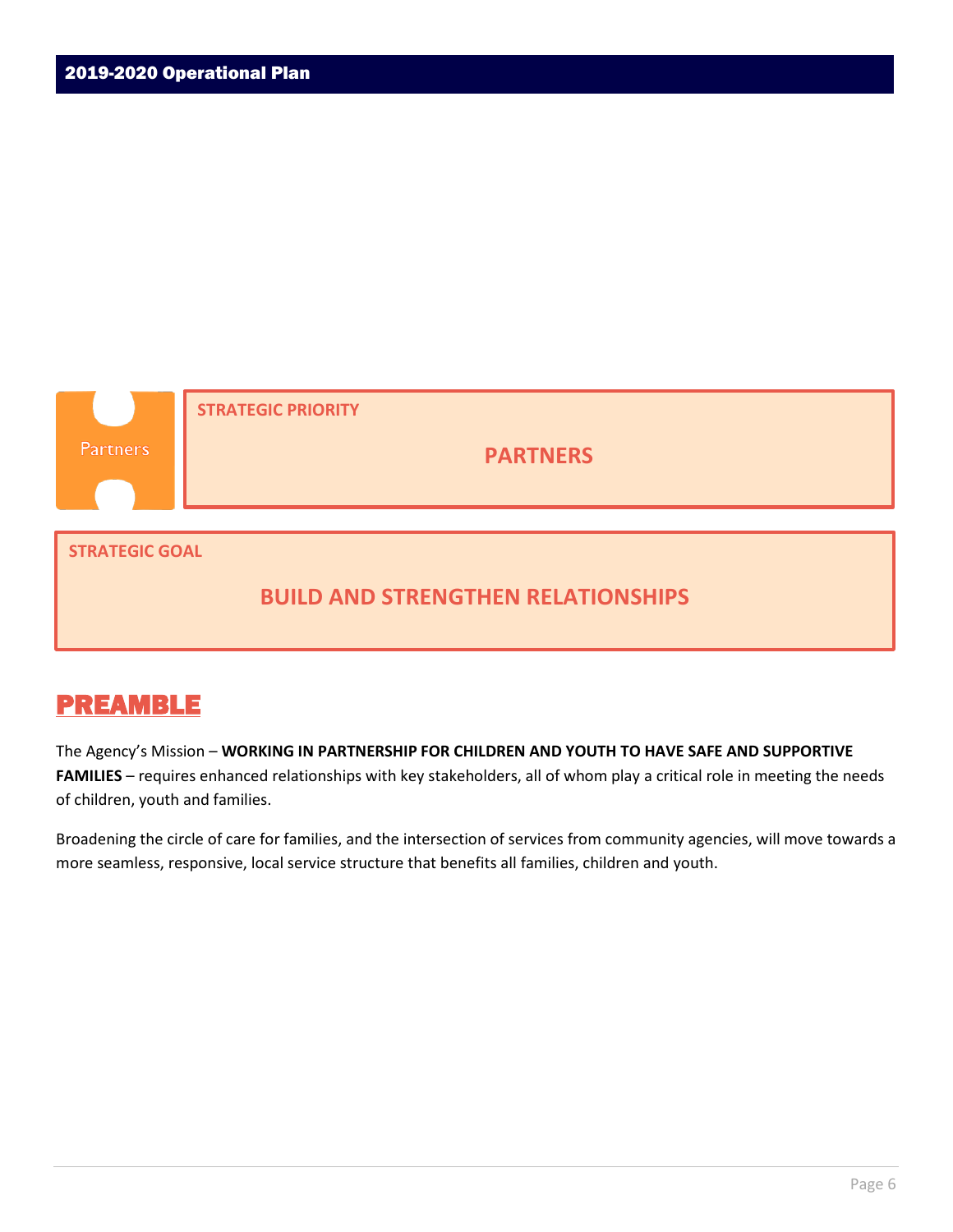| <b>STRATEGIC</b><br><b>INIITATIVE</b>                                                                                   | <b>OBJECTIVE</b>                                                                                                                                                                                               | <b>Areas of Focus</b>                                                                                                      |
|-------------------------------------------------------------------------------------------------------------------------|----------------------------------------------------------------------------------------------------------------------------------------------------------------------------------------------------------------|----------------------------------------------------------------------------------------------------------------------------|
| Collaborate through<br>a shared vision                                                                                  | Community alignment of<br>family focused and child<br>centred services that support<br>goals of prevention, family-<br>centered planning for children<br>and youth to remain with<br>their primary caregivers. |                                                                                                                            |
|                                                                                                                         |                                                                                                                                                                                                                | 1. Engagement between all children's service agencies and<br>services that is based on common values, vision and<br>goals. |
|                                                                                                                         |                                                                                                                                                                                                                | 2. Outreach and relationship building with local adult<br>services to enhance transition processes.                        |
|                                                                                                                         |                                                                                                                                                                                                                | 3. Analysis of community trends related to social<br>determinants of health.                                               |
| <b>MEET NEEDS OF</b><br><b>CHILDREN, YOUTH</b><br><b>AND FAMILIES</b><br><b>WITHIN A LOCAL</b><br><b>SERVICE SYSTEM</b> | The complex needs of children<br>and youth are met locally,<br>through a holistic community-<br>centred approach focusing on<br>intensive in-home support and<br>respite services.                             |                                                                                                                            |
|                                                                                                                         |                                                                                                                                                                                                                | 1. Development of Respite Services to support family<br>preservation and enhance family based care.                        |
|                                                                                                                         |                                                                                                                                                                                                                | 2. Advocate in partnership for coordinated community<br>services to be responsive to diverse needs of families.            |
|                                                                                                                         |                                                                                                                                                                                                                | 3. Use of community planning tables and case resolution<br>processes to identify community gaps in service.                |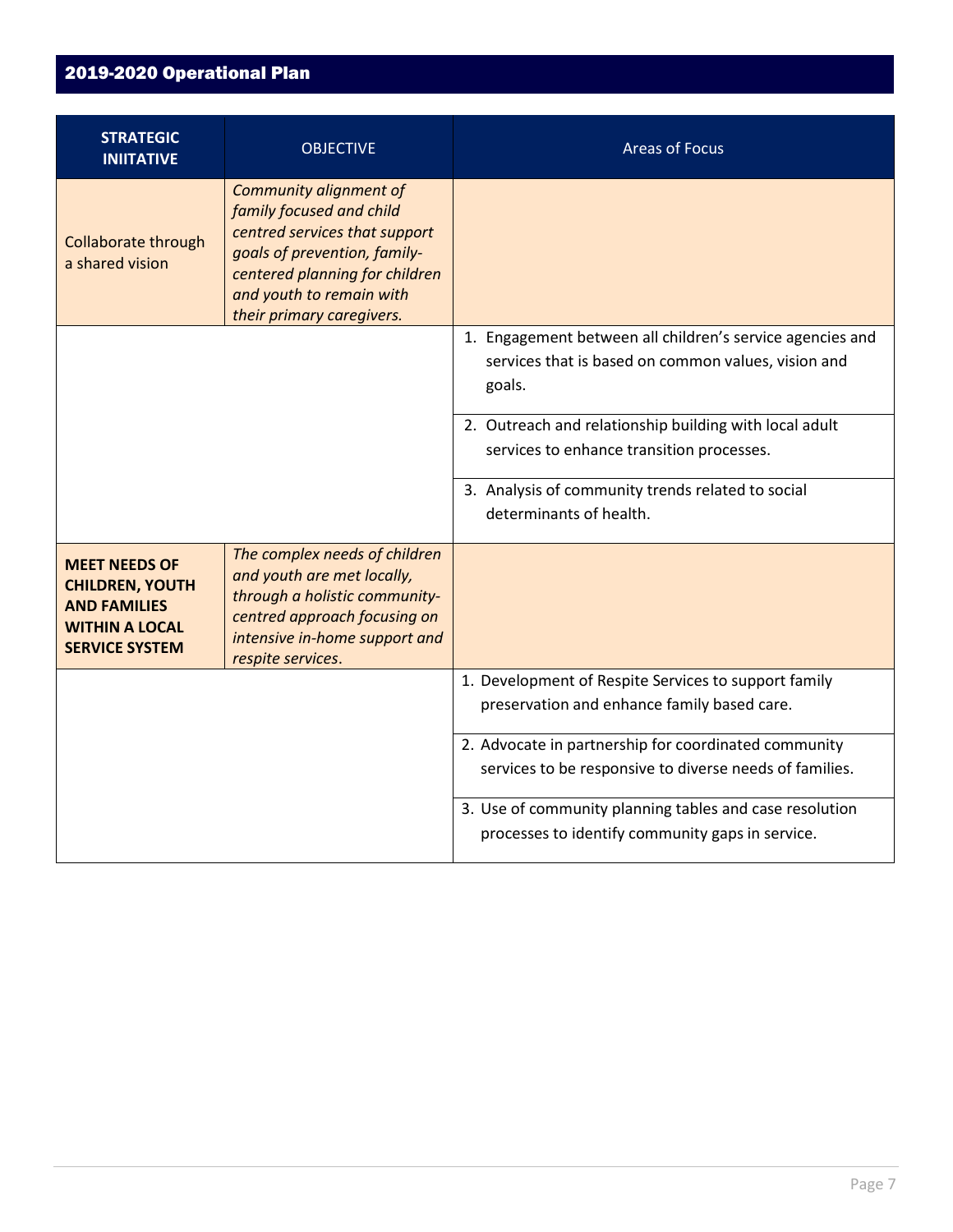| <b>IMPROVE</b><br><b>COMMUNICATION</b><br><b>TO INCREASE</b><br><b>UNDERSTANDING OF</b><br><b>ROLES</b> | Families, children and youth<br>will experience seamless<br>service delivery that meets<br>their unique needs by<br>broadening the circle of care<br>for all families, children and<br>youth. |                                                                                    |
|---------------------------------------------------------------------------------------------------------|-----------------------------------------------------------------------------------------------------------------------------------------------------------------------------------------------|------------------------------------------------------------------------------------|
|                                                                                                         |                                                                                                                                                                                               | 1. Develop or enhance protocols to guide work with key<br>community partners.      |
|                                                                                                         |                                                                                                                                                                                               | 2. Broaden partnerships to include adult services.                                 |
|                                                                                                         |                                                                                                                                                                                               | 3. Joint training and orientation for service initiatives within<br>organizations. |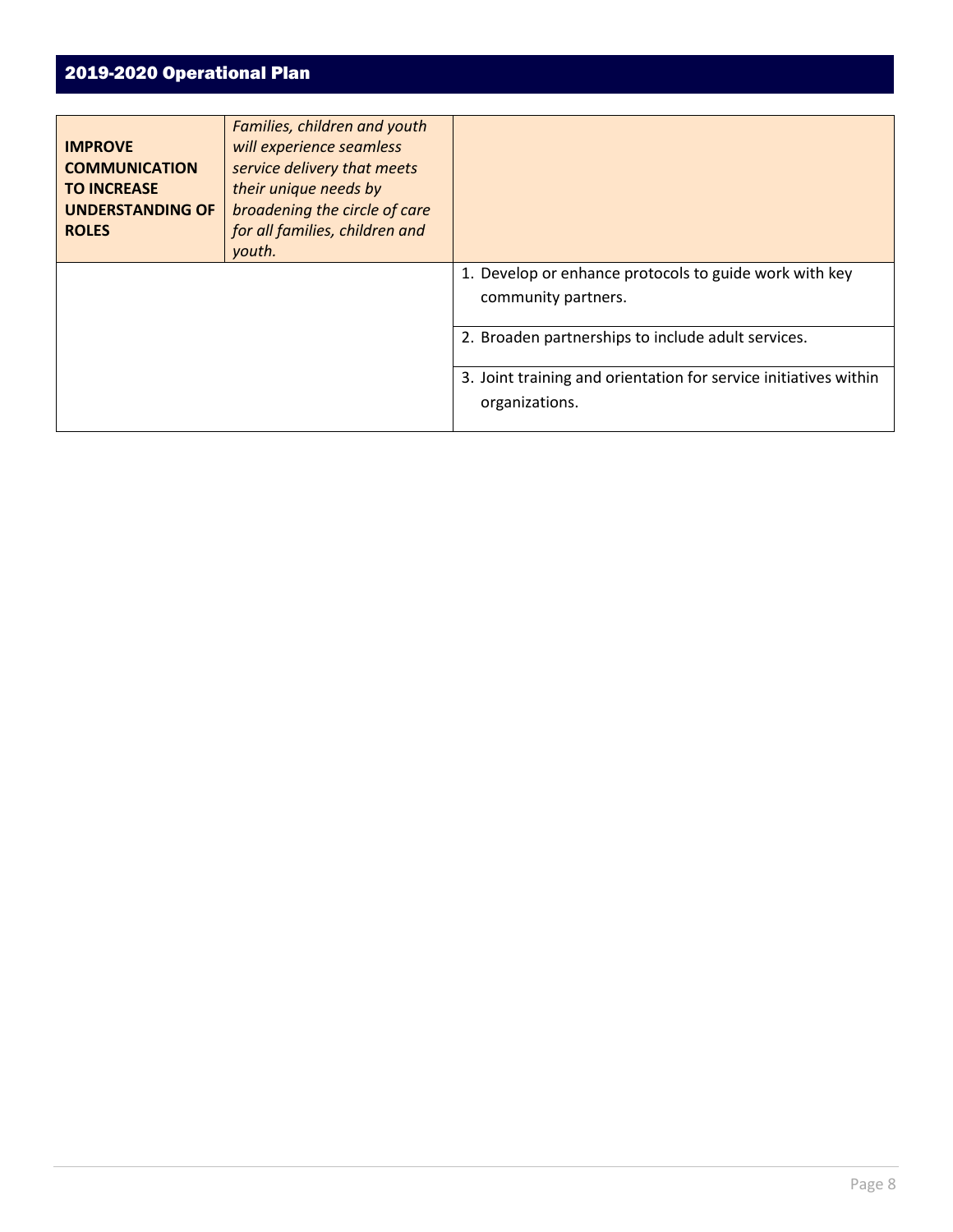

Every aspect of the Agency's service delivery is dependent on the contributions of staff members, alternative caregivers and volunteers. The Agency cannot meet strategic priorities or goals without their contributions.

The development of Agency Values – **RESPECT, INCLUSIVITY, ACCOUNTABILITY, INTEGRERITY AND KINDNESS** – guides our interactions with each other, our partners and the families, children and youth that we serve.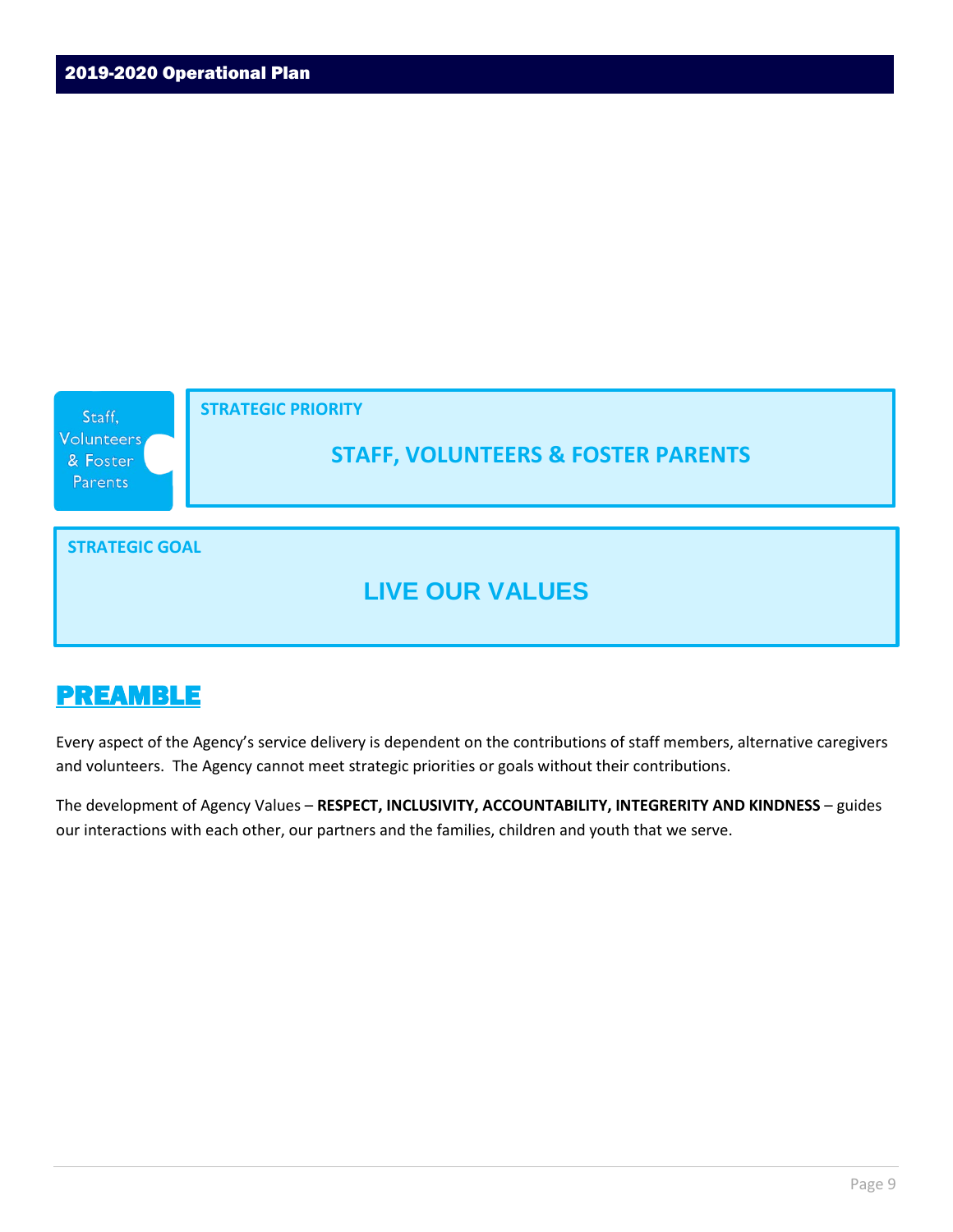| <b>STRATEGIC</b><br><b>INITIATIVE</b>                                                                               | <b>OBJECTIVE</b>                                                                                                                                                                                                                                                                               | <b>Areas of Focus</b>                                        |
|---------------------------------------------------------------------------------------------------------------------|------------------------------------------------------------------------------------------------------------------------------------------------------------------------------------------------------------------------------------------------------------------------------------------------|--------------------------------------------------------------|
| <b>PROMOTE SAFETY AND</b><br><b>WELLNESS</b>                                                                        | Healthy and supportive work<br>environments strengthens<br>capacity to provide services to<br>children, youth and families that<br>are aligned with Agency values.<br>Alternative Caregivers feel<br>supported, enabling them to<br>focus on the needs of children<br>and youth in their care. |                                                              |
|                                                                                                                     |                                                                                                                                                                                                                                                                                                | 1. Provincial safety pilot project review and<br>assessment. |
|                                                                                                                     |                                                                                                                                                                                                                                                                                                | 2. Wellness Committee.                                       |
|                                                                                                                     |                                                                                                                                                                                                                                                                                                | 3. Health and Safety Committee.                              |
| <b>ENGAGE THROUGH</b><br><b>COMMUNICATIONS AND</b><br><b>PARTNERING</b>                                             | Inclusivity and transparency are<br>key values linked to enhancing<br>engagement with all staff<br>members and Alternative<br>Caregivers.                                                                                                                                                      |                                                              |
|                                                                                                                     |                                                                                                                                                                                                                                                                                                | 1. Internal structures for transmission of<br>information.   |
|                                                                                                                     |                                                                                                                                                                                                                                                                                                | 2. Professional development                                  |
|                                                                                                                     |                                                                                                                                                                                                                                                                                                | 3. Change Management sustainment                             |
| <b>EMBED VALUES TO</b><br><b>PROMOTE</b><br><b>RESPONSIVENESS TO</b><br><b>FAMILY AND COMMUNITY</b><br><b>NEEDS</b> | Service delivery that is grounded<br>on a strong foundation of<br>shared values, vision and<br>mission, which supports all<br>aspects of agency work and<br>partnerships.                                                                                                                      |                                                              |
|                                                                                                                     |                                                                                                                                                                                                                                                                                                | 1. Defining behaviours aligned to core values.               |
|                                                                                                                     |                                                                                                                                                                                                                                                                                                | 2. Child welfare and Agency image.                           |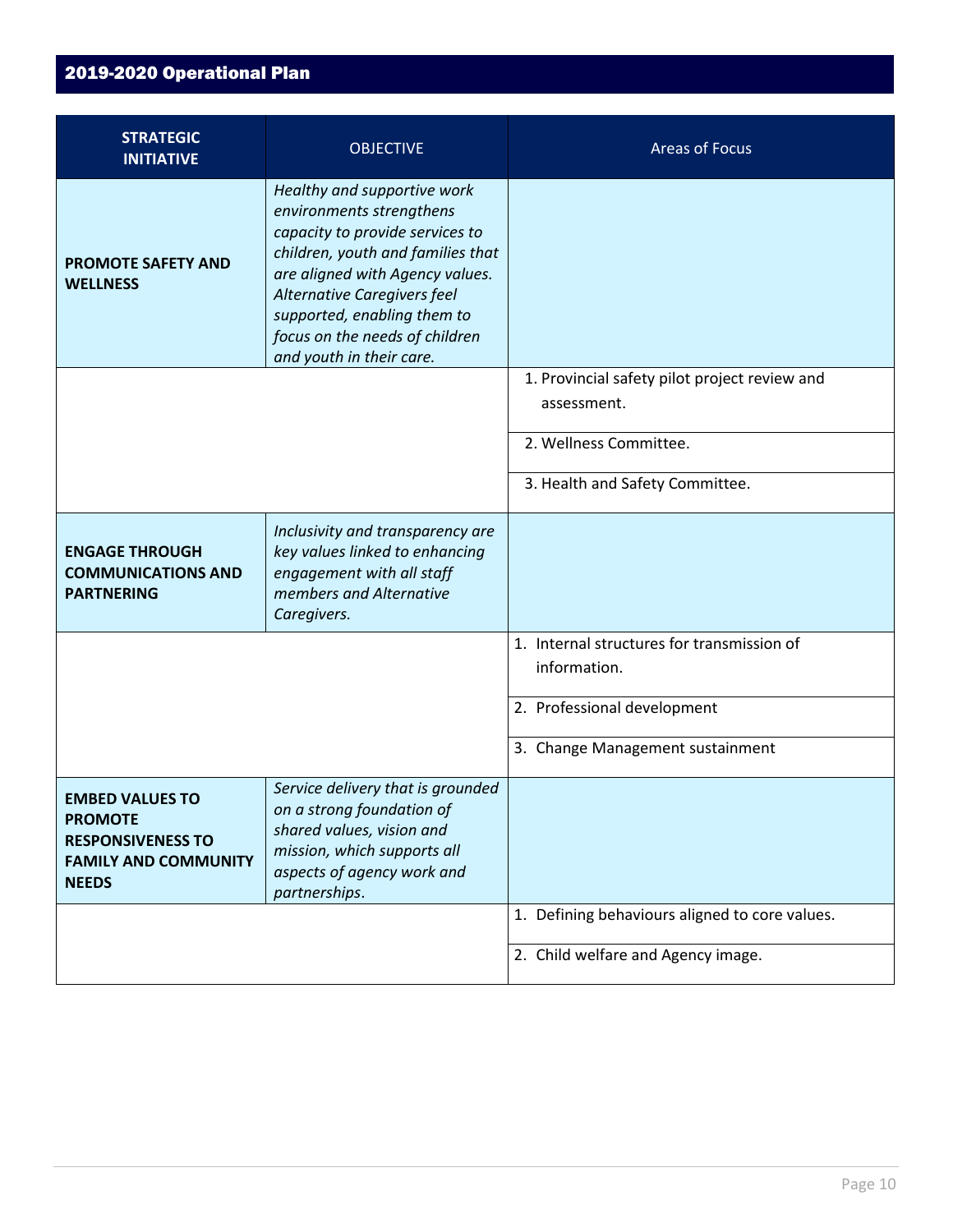

The Agency requires appropriate levels of resources to meet the needs of the children, youth and families we serve. Without financial supports the quality of services and outcomes for children and youth can be adversely affected.

Financial systems are impacted significantly by external factors and the Agency is committed to being a strong voice within the child welfare sector to influence these factors. The availability and allocation of resources is also dependent on ensuring the efficiency of, and confidence in, our internal systems that support service delivery.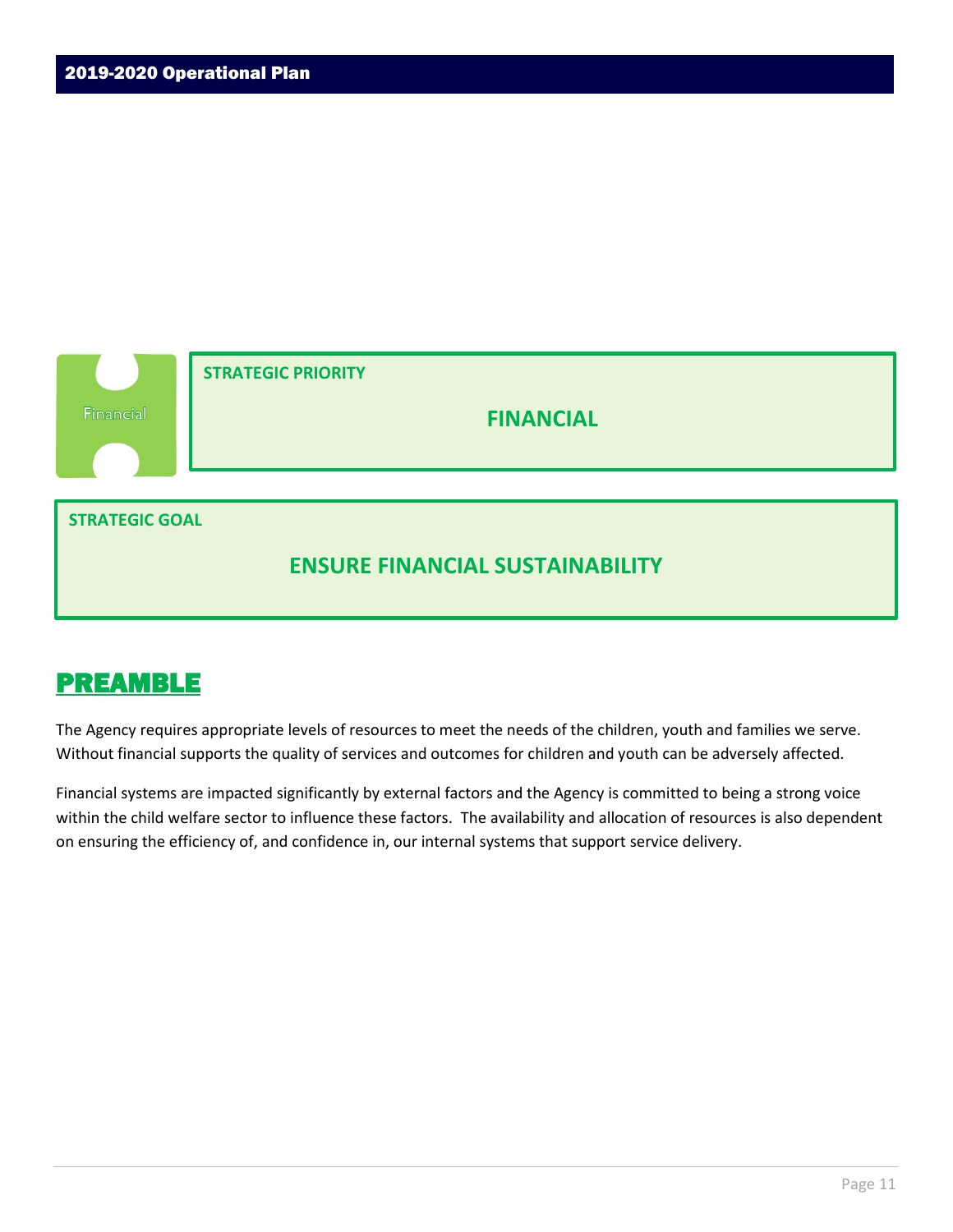| <b>STRATEGIC</b><br><b>INITIATIVE</b>                                                    | <b>OBJECTIVE</b>                                                                                                                                                                                          | <b>Areas of Focus</b>                                                                   |
|------------------------------------------------------------------------------------------|-----------------------------------------------------------------------------------------------------------------------------------------------------------------------------------------------------------|-----------------------------------------------------------------------------------------|
| <b>INFLUENCE FUNDING</b><br><b>MODEL THROUGH</b><br><b>PROVINCIAL</b><br><b>ADVOCACY</b> | The child welfare sector has a<br>collective voice that influences<br>political and decision-making to<br>ensure adequate resources are<br>provided to meet the needs of<br>children, youth and families. |                                                                                         |
|                                                                                          |                                                                                                                                                                                                           | 1. Partnership in all provincial and OACAS forums for<br>advocacy.                      |
|                                                                                          |                                                                                                                                                                                                           | 2. Advocacy with local government officials.                                            |
|                                                                                          |                                                                                                                                                                                                           | 3. Engagement with Ministry of Children, Youth and<br><b>Community Services.</b>        |
| <b>UTILIZE INFORMED</b><br><b>DECISION-MAKING</b><br><b>PROCESSES</b>                    | An Agency that identifies and utilizes<br>key data to guide the allocation of<br>resources and analysis of outcomes<br>demonstrates accountability and<br>fiscal responsibility.                          |                                                                                         |
|                                                                                          |                                                                                                                                                                                                           | 1. Report generating capacity in CPIN.                                                  |
|                                                                                          |                                                                                                                                                                                                           | 2. Linkages between Quality Assurance and Finance to<br>support reporting and analysis. |
| <b>EXPLORE FINANCIAL</b><br><b>EFFICIENCIES</b>                                          | Children and youth will receive the<br>financial supports to which they are<br>entitled, which enhances funding<br>resources to fully meet their needs.                                                   |                                                                                         |
|                                                                                          |                                                                                                                                                                                                           | 1. Access to alternative sources of revenue to which<br>children in care are entitled   |
|                                                                                          |                                                                                                                                                                                                           | 2. Alignment of Finance Department and connections<br>to service delivery processes.    |
| <b>GENERATE REVENUE</b><br><b>AND COST SHARING</b><br><b>ALTERNATIVES</b>                | By being proactive in addressing<br>funding gaps the Agency will be<br>resourced to meet the needs of<br>children, youth and families.                                                                    |                                                                                         |
|                                                                                          |                                                                                                                                                                                                           | 1. Provincial Shared Services.                                                          |
|                                                                                          |                                                                                                                                                                                                           | 2. Development of local opportunities for<br>infrastructure/resource partnerships.      |
|                                                                                          |                                                                                                                                                                                                           | 3. Building services and rental income.                                                 |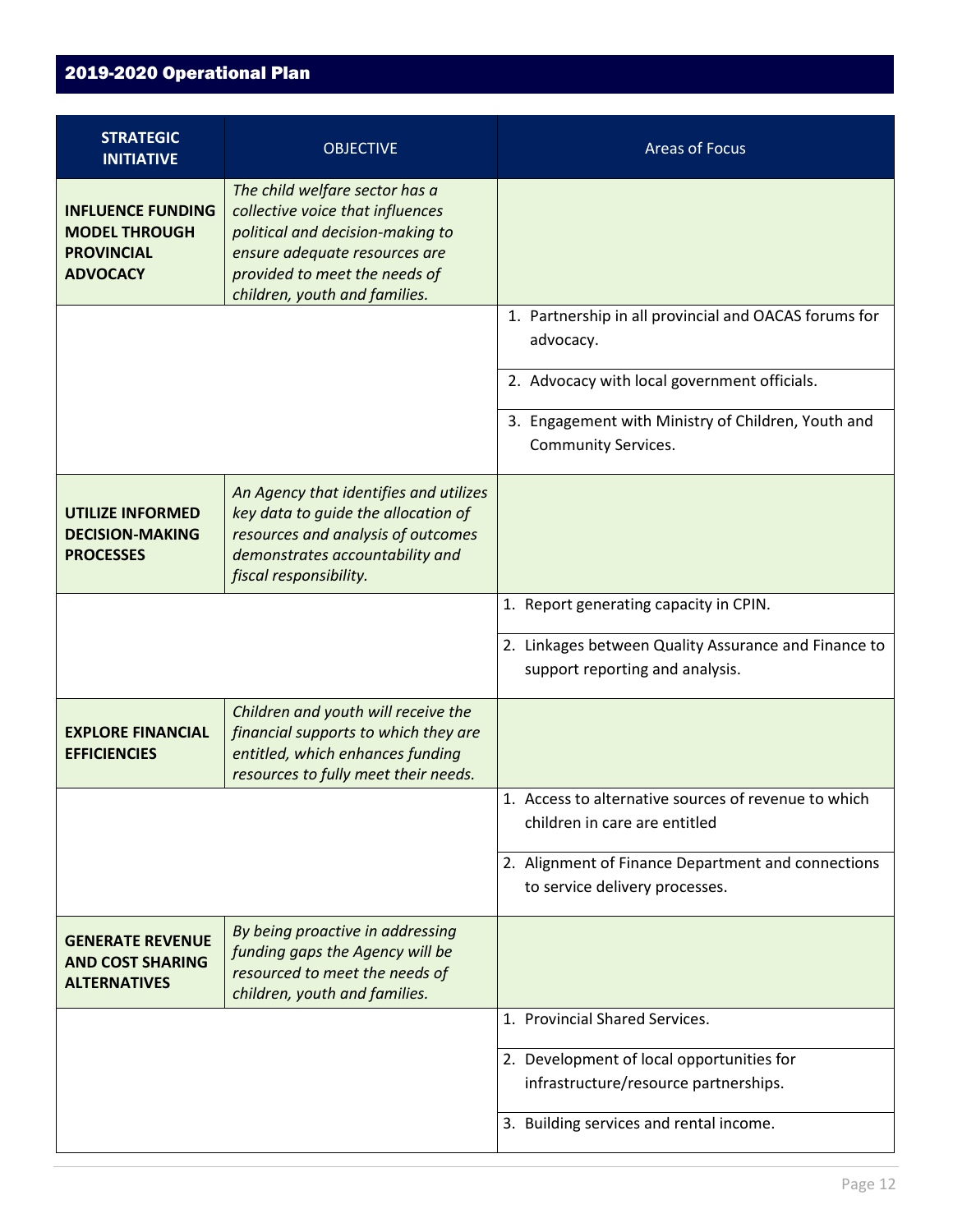

Quality Assurance and Continuous Quality Improvements are foundational to the Agency's growth and development. A strong Quality Assurance structure supports ongoing evaluation and reflection on Agency functions, intersections of internal processes and service delivery model. This links to the overall experience for children, youth and families who are in receipt of services.

Quality Assurance practices promote confidence in the Agency's ability to be accountable to stakeholders and funders for the services provided.